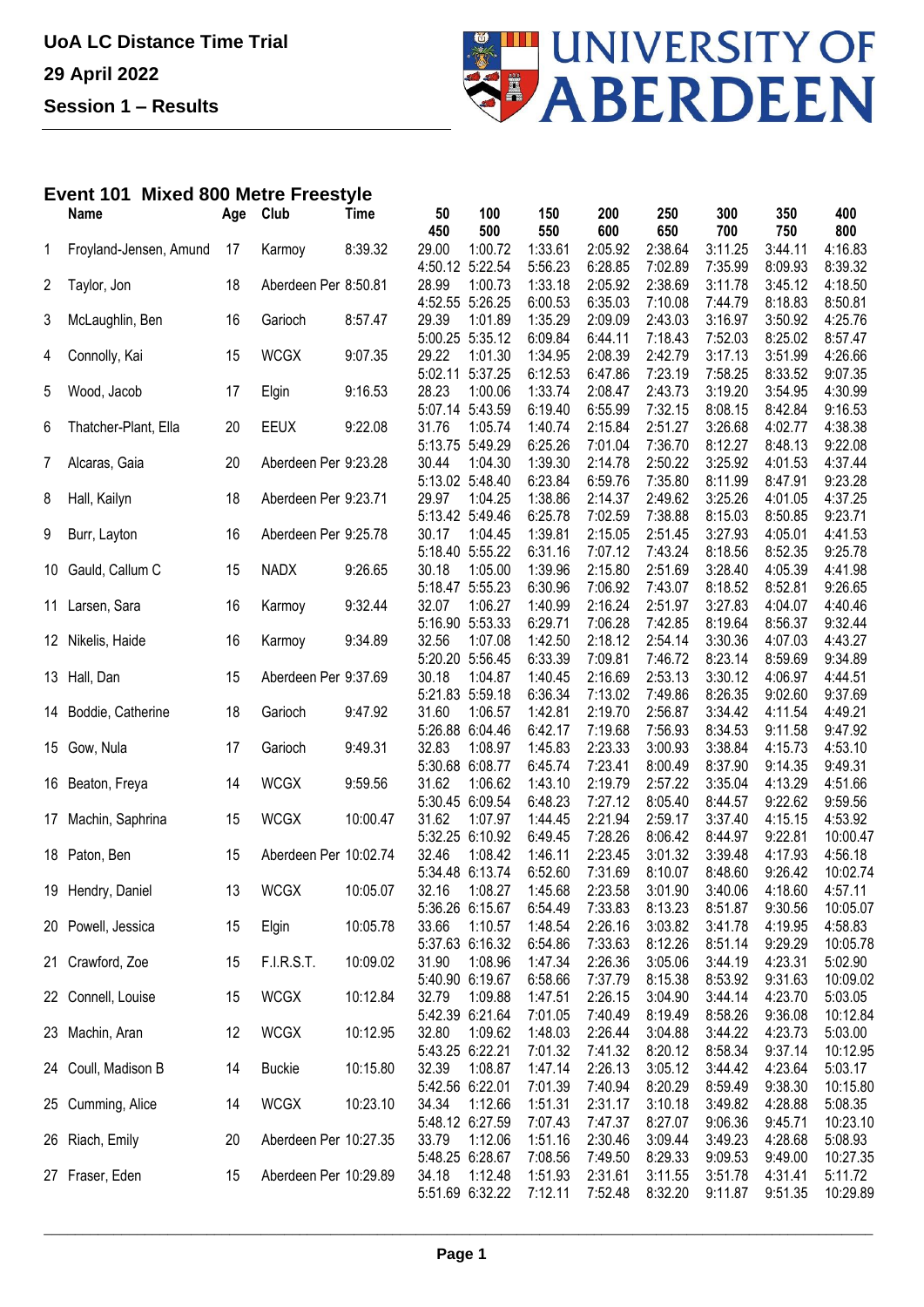## **UoA LC Distance Time Trial 29 April 2022 Session 1 – Results**



|    | 28 MacDonald, Ellen  | 17 | Garioch               | 10:30.82 | 33.69                    | 1:12.00 | 1:51.20            | 2:30.78            | 3:10.26            | 3:50.27             | 4:30.11             | 5:10.27             |
|----|----------------------|----|-----------------------|----------|--------------------------|---------|--------------------|--------------------|--------------------|---------------------|---------------------|---------------------|
|    | 29 Brown, Martyn     | 15 | Aberdeen Per 10:34.42 |          | 5:50.45 6:30.64<br>32.98 | 1:10.58 | 7:10.95<br>1:50.58 | 7:51.14<br>2:30.02 | 8:31.29<br>3:10.28 | 9:11.71<br>3:49.58  | 9:51.67<br>4:30.23  | 10:30.82<br>5:10.67 |
|    | 30 Jupp, Emma        | 14 | Aberdeen Per 10:36.05 |          | 5:51.95 6:33.14<br>35.60 | 1:14.53 | 7:14.82<br>1:54.43 | 7:55.58<br>2:34.18 | 8:37.45<br>3:14.49 | 9:16.76<br>3:54.72  | 9:56.72<br>4:35.66  | 10:34.42<br>5:16.20 |
| 31 | Edgerton, Amber      | 15 | Aberdeen Per 10:36.22 |          | 5:57.07 6:38.14<br>36.23 | 1:16.52 | 7:18.46<br>1:56.28 | 7:58.80<br>2:36.54 | 8:39.14<br>3:15.90 | 9:19.55<br>3:56.15  | 9:59.01<br>4:36.81  | 10:36.05<br>5:17.00 |
|    | 32 Kirkwood, Jessica | 13 | Aberdeen Per 10:38.36 |          | 5:57.41 6:37.77<br>34.79 | 1:13.45 | 7:18.60<br>1:53.04 | 7:59.25<br>2:32.90 | 8:39.59<br>3:12.95 | 9:21.29<br>3:52.98  | 10:00.23<br>4:33.39 | 10:36.22<br>5:13.91 |
|    |                      |    |                       |          | 5:54.72 6:35.95          |         | 7:16.38            | 7:57.99            | 8:38.97            | 9:19.97             | 10:00.19            | 10:38.36            |
|    | 33 Calder, Ryan      | 14 | <b>Broch</b>          | 10:42.91 | 35.03<br>5:58.15 6:38.87 | 1:14.38 | 1:54.75<br>7:20.55 | 2:34.95<br>8:01.81 | 3:15.01<br>8:43.03 | 3:55.59<br>9:24.26  | 4:36.55<br>10:04.19 | 5:17.25<br>10:42.91 |
|    | 34 Kay, Sarah        | 17 | <b>NWDX</b>           | 10:43.62 | 35.43<br>6:01.65 7:24.32 | 1:55.50 | 3:58.36            | 3:17.32<br>8:46.14 | 5:20.65            | 4:39.49             |                     | 10:43.62            |
|    | 35 Payton, Leah      | 15 | Ythan                 | 10:46.48 | 36.08                    | 1:15.88 | 8:05.40<br>1:57.56 | 2:39.32            | 3:20.80            | 10:06.14<br>4:02.06 | 4:43.64             | 5:24.47             |
|    | 36 Stuart, Madisyn   | 13 | Aberdeen Per 10:47.24 |          | 6:05.87 6:46.74<br>34.35 | 1:12.98 | 7:28.02<br>1:53.86 | 8:08.61<br>2:35.21 | 8:49.65<br>3:16.15 | 9:30.20<br>3:57.69  | 10:09.05<br>4:39.38 | 10:46.48<br>5:20.73 |
|    |                      |    |                       |          | 6:02.60 6:44.44          |         | 7:25.66            | 8:06.88            | 8:47.92            | 9:29.32             | 10:08.49            | 10:47.24            |
|    | 37 Farnan, Jamie     | 12 | Southern              | 10:48.94 | 34.79<br>6:05.66 6:47.20 | 1:15.56 | 1:56.88<br>7:28.22 | 2:37.91<br>8:09.60 | 3:19.39<br>8:50.22 | 4:01.53<br>9:30.90  | 4:42.79<br>10:10.56 | 5:24.39<br>10:48.94 |
|    | 38 McNair, Lisa      | 13 | F.I.R.S.T.            | 10:49.33 | 37.54                    | 1:18.84 | 2:00.82            | 2:41.67            | 3:23.23            | 4:03.65             | 4:44.87             | 5:25.75             |
|    |                      |    |                       |          | 6:05.99 6:46.48          |         | 7:27.20            | 8:07.67            | 8:48.20            | 9:28.64             | 10:08.68            | 10:49.33            |
|    | 39 Samson, Phoebe    | 14 | Dun City Aqu          | 10:50.10 | 34.92                    | 1:13.99 | 1:55.10            | 2:36.74            | 3:19.01            | 4:00.34             | 4:42.51             | 5:24.13             |
|    |                      |    |                       |          | 6:05.46 6:47.04          |         | 7:29.20            | 8:09.74            | 8:50.45            | 9:31.75             | 10:11.61            | 10:50.10            |
|    | 40 Smith, Jessica S  | 15 | <b>NADX</b>           | 10:50.29 | 34.12                    | 1:13.14 | 1:53.38            | 2:34.24            | 3:15.16            | 3:56.79             | 4:38.47             | 5:20.21             |
|    |                      |    |                       |          | 6:01.33 6:43.38          |         | 7:25.33            | 8:07.41            | 8:49.21            | 9:31.25             | 10:12.63            | 10:50.29            |
|    | 41 Reid, Darci       | 15 | Dun City Aqu 10:50.60 |          | 34.94                    | 1:13.55 | 1:54.27            | 2:35.00            | 3:16.43            | 3:57.70             | 4:40.33             | 5:21.40             |
|    |                      |    |                       |          | 6:03.80 6:45.51          |         | 7:27.63            | 8:09.51            | 8:51.32            | 9:33.02             | 10:13.67            | 10:50.60            |
|    | 42 Hay, Jamie        | 14 | Garioch               | 10:50.95 | 34.71                    | 1:14.11 | 1:54.78            | 2:36.19            | 3:17.63            | 3:58.70             | 4:40.14             | 5:22.28             |
|    |                      |    |                       |          | 6:04.32 6:46.43          |         | 7:28.08            | 8:09.95            | 8:51.30            | 9:32.42             | 10:12.44            | 10:50.95            |
|    | 43 Louw, Imogen      | 14 | <b>NWDX</b>           | 10:52.79 | 35.95<br>6:07.81 6:49.34 | 1:17.42 | 1:58.99<br>7:30.71 | 2:41.10<br>8:12.39 | 3:22.58<br>8:53.22 | 4:03.95             | 4:44.88<br>10:13.96 | 5:26.97<br>10:52.79 |
|    | 44 Murphy, Euan      | 14 | Ythan                 | 10:57.16 | 35.88                    | 1:16.84 | 1:58.46            | 2:40.23            | 3:21.79            | 9:34.33<br>4:04.55  | 4:46.70             | 5:28.67             |
|    |                      |    |                       |          | 6:10.61 6:52.59          |         | 7:35.60            | 8:17.00            | 8:58.15            | 9:39.83             | 10:19.95            | 10:57.16            |
|    | 45 Kidd, Zara        | 14 | Dun City Aqu 10:57.79 |          | 36.33                    | 1:17.18 | 1:58.16            | 2:39.61            | 3:21.38            | 4:03.19             | 4:45.10             | 5:27.01             |
|    |                      |    |                       |          | 6:08.90 6:50.56          |         | 7:32.13            | 8:14.55            | 8:56.21            | 9:37.35             | 10:17.30            | 10:57.79            |
|    | 46 Kidd, Isla        | 14 | Dun City Agu 10:58.35 |          | 36.76                    | 1:19.14 | 2:01.25            | 2:43.17            | 3:25.75            | 4:08.12             | 4:51.26             | 5:33.04             |
|    |                      |    |                       |          | 6:14.54 6:55.21          |         | 7:36.29            | 8:16.62            | 8:57.55            | 9:38.22             | 10:19.51 10:58.35   |                     |
|    | 47 Urquhart, Caitlin | 15 | Inverness             | 10:59.98 | 33.67                    | 1:14.06 | 1:55.92            | 2:38.25            | 3:20.19            | 4:02.85             | 4:45.81             | 5:28.62             |
|    |                      |    |                       |          | 6:11.07 6:53.67          |         | 7:35.53            | 8:17.62            | 9:00.10            | 9:42.19             | 10:22.71 10:59.98   |                     |
|    | 48 Yau, Hannah       | 13 | Aberdeen Per 11:00.27 |          | 35.38                    | 1:14.95 | 1:56.02            | 2:37.89            | 3:19.75            | 4:01.98             | 4:43.60             | 5:26.16             |
|    |                      |    |                       |          | 6:08.11 6:50.48          |         | 7:32.27            | 8:15.03            | 8:56.89            | 9:38.92             |                     | 10:20.27 11:00.27   |
|    | 49 Hutchinson, Ross  | 14 | Monifieth             | 11:00.75 | 35.26                    | 1:16.22 | 1:58.69            | 2:42.00            | 3:23.93            | 4:05.87             | 4:47.78             | 5:29.95             |
|    |                      |    |                       |          | 6:11.51 6:54.45          |         | 7:35.74            | 8:17.76            | 9:01.46            | 9:42.47             | 10:22.53 11:00.75   |                     |
|    | 50 Prain, Grace      | 15 | Dun City Aqu 11:02.44 |          | 35.13                    | 1:15.21 | 1:57.14            | 2:39.36            | 3:21.21            | 4:02.82             | 4:45.01             | 5:27.68             |
|    |                      |    |                       |          | 6:10.55 6:53.44          |         | 7:35.57            | 8:18.60            | 9:01.50            | 9:42.75             | 10:23.35 11:02.44   |                     |
|    | 51 Smith, Eva        | 13 | Aberdeen Per 11:03.04 |          | 37.19                    | 1:17.51 | 1:58.37            | 2:40.43            | 3:21.42            | 4:03.54             | 4:45.22             | 5:27.26             |
|    | 52 Fallone, Sofia    | 14 | Monifieth             | 11:08.73 | 6:10.59 6:52.08          | 1:20.14 | 7:34.92<br>2:46.45 | 8:16.89            | 9:00.20<br>4:12.72 | 9:41.07<br>5:39.39  | 10:22.76 11:03.04   |                     |
|    |                      |    |                       |          |                          | 7:04.16 | 8:28.61            |                    | 9:51.83            |                     |                     | 11:08.73            |
|    | 53 Boyd, Tessa       | 15 | Garioch               | 11:09.62 | 35.59                    | 1:16.15 | 1:57.71            | 2:39.59            | 3:21.32            | 4:04.16             | 4:46.72             | 5:30.74             |
|    |                      |    |                       |          | 6:13.41 6:56.55          |         | 7:38.97            | 8:22.02            | 9:04.96            | 9:47.41             | 10:28.77            | 11:09.62            |
|    | 54 Petrie, Isla      | 13 | Monifieth             | 11:10.40 | 36.06                    | 1:16.91 | 1:58.86            | 2:40.76            | 3:23.23            | 4:06.27             | 4:48.34             | 5:31.30             |
|    |                      |    |                       |          | 6:14.17 6:57.72          |         | 7:41.06            | 8:24.80            | 9:07.45            | 9:50.56             | 10:31.56 11:10.40   |                     |
|    | 55 Kay, Isla         | 14 | <b>NWDX</b>           | 11:10.92 | 36.68                    | 1:18.30 | 2:01.36            | 2:43.70            | 3:26.71            | 4:09.55             | 4:51.56             | 5:34.13             |
|    |                      |    |                       |          | 6:17.20 6:58.81          |         | 7:41.75            | 8:24.18            | 9:06.83            | 9:49.50             |                     | 10:31.75 11:10.92   |
|    | 56 McLaren, Adam     | 15 | <b>NWDX</b>           | 11:11.74 | 35.32                    | 1:15.57 | 1:57.41            | 2:41.38            | 3:24.71            | 4:07.76             | 4:50.58             | 5:34.20             |
|    |                      |    |                       |          |                          |         |                    |                    |                    |                     |                     |                     |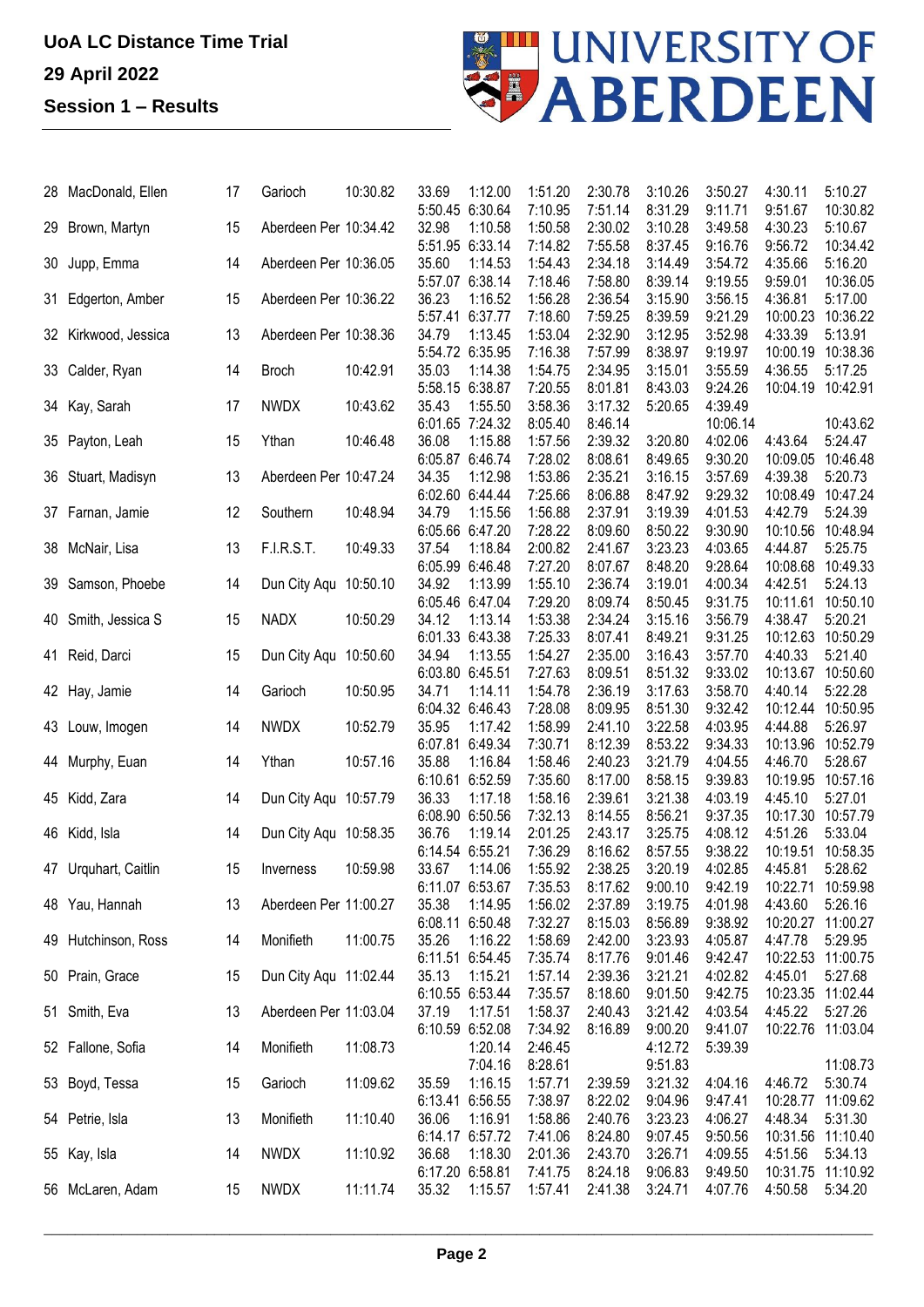

|                           |    |                       |          | 6:17.66 7:00.33    | 7:43.02 | 8:26.20            | 9:09.05           | 9:51.94                                      | 10:30.83                   | 11:11.74 |
|---------------------------|----|-----------------------|----------|--------------------|---------|--------------------|-------------------|----------------------------------------------|----------------------------|----------|
| 57 Brechin, Kirsty J      | 14 | <b>NADX</b>           | 11:18.33 | 1:18.47<br>36.92   | 2:01.35 | 2:44.08            | 3:27.00           | 4:10.22                                      | 4:53.62                    | 5:37.00  |
|                           |    |                       |          | 6:20.99 7:04.31    | 7:48.65 | 8:32.83            | 9:16.66           | 10:00.04                                     | 10:41.47                   | 11:18.33 |
| 58 Forbes, Payton         | 13 | <b>Buckie</b>         | 11:25.34 | 36.35<br>1:17.83   | 2:00.43 | 2:43.23            | 3:26.40           | 4:10.40                                      | 4:53.52                    | 5:37.80  |
|                           |    |                       |          | 6:22.58 7:06.88    | 7:49.29 |                    | 9:17.98           |                                              |                            | 11:25.34 |
| 59 Kari, Lia              | 15 | <b>NWDX</b>           | 11:27.70 | 37.11<br>1:19.03   | 2:01.96 | 2:44.75            | 3:27.55           | 4:11.10                                      | 4:54.75                    | 5:37.57  |
|                           |    |                       |          | 6:23.28 7:07.51    | 7:51.73 | 8:36.66            | 9:20.39           | 10:04.13                                     | 10:47.38                   | 11:27.70 |
| 60 King, Olivia J         | 15 | <b>NADX</b>           | 11:29.32 | 36.62<br>1:18.37   | 2:00.78 | 2:43.79            | 3:27.35           | 4:11.64                                      | 4:55.62                    | 5:40.70  |
|                           |    |                       |          | 6:25.13 7:10.80    | 7:55.64 | 8:41.38            | 9:25.42           | 10:09.48                                     | 10:49.85                   | 11:29.32 |
| 61 McLaughlin, Erin       | 13 | Garioch               | 11:35.87 | 36.10<br>1:16.45   | 1:59.54 | 2:42.87            | 3:28.30           | 4:13.64                                      | 4:59.14                    | 5:45.05  |
|                           |    |                       |          | 6:29.96 7:15.44    | 8:00.76 | 8:44.37            | 9:28.16           | 10:12.16                                     | 10:55.47                   | 11:35.87 |
| 62 Lyon, Aleisha E        | 14 | <b>NADX</b>           | 11:37.21 | 36.86<br>1:19.46   | 2:03.12 | 2:46.89            | 3:31.33           | 4:16.16                                      | 5:00.26                    | 5:44.92  |
|                           |    |                       |          | 6:30.23 7:16.15    | 8:00.36 | 8:45.19            | 9:29.69           | 10:13.93                                     | 10:56.48                   | 11:37.21 |
| 63 Scatterty, Annabella B | 13 | <b>NADX</b>           | 11:41.03 | 1:21.55<br>37.59   | 2:06.79 | 2:51.44            | 3:36.25           | 4:21.50                                      | 5:06.99                    | 5:52.63  |
|                           |    |                       |          | 6:37.72 7:23.37    | 8:06.64 | 8:50.57            | 9:34.21           | 10:17.85                                     | 11:00.84                   | 11:41.03 |
| 64 Paton, Struan          | 13 | Aberdeen Per 11:41.36 |          | 37.81<br>1:21.43   | 2:06.61 | 2:52.33            | 3:37.98           | 4:23.97                                      | 5:08.71                    | 5:54.37  |
|                           |    |                       |          | 6:39.08 7:25.44    | 8:08.99 | 8:55.04            | 9:41.53           | 10:22.32                                     | 11:01.98                   | 11:41.36 |
| 65 Brechin, Jake T        | 14 | <b>NADX</b>           | 11:42.23 | 1:19.20<br>35.79   | 2:03.23 | 2:47.59            | 3:32.87           | 4:17.04                                      | 5:01.76                    | 5:48.00  |
|                           |    |                       |          | 6:31.78 7:17.24    | 8:02.36 | 8:47.54            | 9:32.20           | 10:16.91                                     | 11:00.57 11:42.23          |          |
| 66 Strachan, Erin         | 13 | Aberdeen Per 11:46.37 |          | 1:20.16<br>7:19.52 |         | 2:47.69<br>8:51.10 | 9:36.65           | 4:19.05<br>10:20.11                          | 11:04.38 11:46.37          |          |
|                           |    | Garioch               | 11:53.82 | 1:21.44<br>37.91   | 2:06.30 | 2:52.74            | 3:38.61           | 4:23.74                                      | 5:09.29                    | 5:54.60  |
| 67 Mitchell, Lucy         | 12 |                       |          | 6:40.14 7:26.20    | 8:12.46 | 8:58.94            | 9:43.29           | 10:27.94                                     | 11:11.89                   | 11:53.82 |
| 68 Reid, Amy Bell         | 13 | Aberdeen Per 12:13.17 |          | 37.15<br>1:19.89   | 2:05.41 | 2:51.25            | 3:37.75           | 4:23.99                                      | 5:10.79                    | 5:58.30  |
|                           |    |                       |          | 6:45.03 7:32.25    | 8:19.87 | 9:07.28            |                   | 10:42.24                                     |                            | 12:13.17 |
| 69 Walber, Katie          | 14 | Aberdeen Per 12:25.95 |          | 1:21.57<br>37.72   | 2:08.11 | 2:52.91            | 3:40.04           | 4:28.09                                      | 5:16.20                    | 6:05.34  |
|                           |    |                       |          | 6:53.56 7:42.05    | 8:31.36 | 9:20.17            | 10:08.33          | 10:56.37                                     | 11:42.76                   | 12:25.95 |
| 70 Kelly, Max             | 12 | Garioch               | 12:29.51 | 1:23.75<br>40.35   | 2:09.13 | 2:56.72            | 3:43.92           | 4:32.09                                      | 5:20.17                    | 6:09.62  |
|                           |    |                       |          | 6:57.45 7:46.10    | 8:35.66 | 9:24.53            | 10:11.74          | 10:59.50                                     | 11:45.50                   | 12:29.51 |
| 71 Walters, Charlotte     | 12 | Aberdeen Per 12:32.12 |          | 40.56<br>1:26.35   | 2:14.41 | 3:02.24            | 3:51.42           | 4:40.11                                      | 5:29.75                    | 6:18.30  |
|                           |    |                       |          | 7:08.08 7:57.56    | 8:47.21 | 9:35.32            | 10:22.43          | 11:07.98                                     | 11:52.17                   | 12:32.12 |
| 72 Duncan, Connie         | 13 | Aberdeen Per 12:34.01 |          | 1:28.20            | 3:03.94 |                    |                   |                                              |                            | 6:18.67  |
|                           |    |                       |          | 7:54.59            |         | 9:30.51            |                   | 11:06.07                                     |                            | 12:34.01 |
| 73 Beattie, Keira         | 15 | St Thomas             | 12:39.19 | 1:27.47<br>40.90   | 2:14.45 | 3:02.84            | 3:50.55           | 4:38.57                                      | 5:26.82                    | 6:16.17  |
|                           |    |                       |          |                    | 8:45.03 |                    | 10:22.78          | 11:10.95                                     | 11:56.45                   | 12:39.19 |
| 74 McWilliam, Elizabeth   | 14 | Garioch               | 12:43.59 | 1:27.04<br>41.32   | 2:14.58 | 3:02.23            | 3:51.60           | 4:39.90                                      | 5:29.10                    | 6:17.39  |
|                           |    |                       |          | 7:07.32 7:55.79    | 8:46.55 | 9:35.45            | 10:24.64          | 11:12.52                                     | 12:00.19                   | 12:43.59 |
| 75 Hutchinson, Abbie L    | 14 | <b>NADX</b>           | 12:44.99 | 40.63<br>1:25.51   | 2:14.30 | 3:02.35            | 3:52.41           | 4:41.60                                      | 5:32.23                    | 6:21.36  |
|                           |    |                       |          | 7:11.12 7:59.99    | 8:52.09 | 9:40.52            | 10:29.95          |                                              | 11:16.39 12:04.30 12:44.99 |          |
| 76 Smith, Findlay         | 14 | Garioch               | 12:45.64 | 1:25.19<br>39.14   | 2:12.45 | 3:00.25            | 3:48.93           | 4:38.06                                      | 5:27.36                    | 6:17.87  |
|                           |    |                       |          | 7:06.12 7:56.56    | 8:45.43 | 9:34.65            | 10:22.83          |                                              | 11:11.83 11:59.09          | 12:45.64 |
| 77 Fletcher, Imogen       | 13 | Garioch               | 13:22.39 | 42.28<br>1:33.26   | 2:24.43 | 3:16.52            | 4:06.84           | 4:58.65                                      | 5:49.15                    | 6:41.84  |
|                           |    |                       |          | 7:32.55 8:25.15    | 9:14.79 |                    | 10:06.50 10:55.98 |                                              | 11:46.80 12:34.58 13:22.39 |          |
| 78 McKay, Grace           | 14 | St Thomas             | 13:42.22 | 44.38<br>1:33.40   | 2:25.55 | 3:17.01            | 4:09.58           | 5:01.81                                      | 5:55.11                    | 6:47.41  |
|                           |    |                       |          | 7:40.68 8:33.30    | 9:27.46 |                    |                   | 10:20.02 11:11.75 12:03.18 12:54.55          |                            | 13:42.22 |
| 79 Moore, Abigail         | 12 | Garioch               | 13:44.98 | 43.11<br>1:33.01   | 2:23.94 | 3:15.79            | 4:07.93           | 5:01.09                                      | 5:53.22                    | 6:46.22  |
|                           |    |                       |          | 7:38.10 8:30.90    | 9:23.20 |                    |                   | 10:16.35 11:09.25 12:02.15 12:54.23 13:44.98 |                            |          |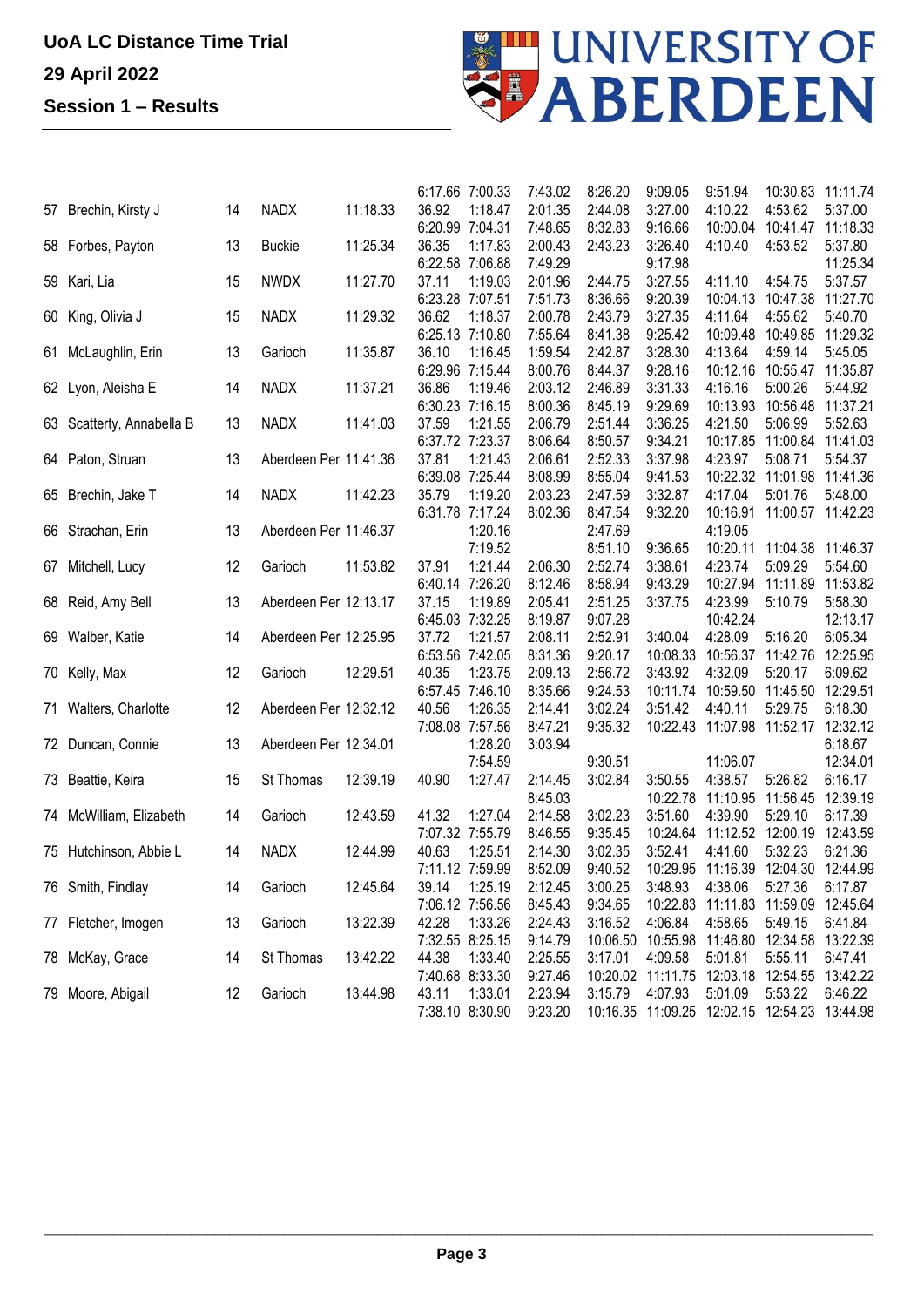

## **Event 102 Mixed 1500 Metre Freestyle**

|   | <b>Name</b>      | Age | Club                  | <b>Time</b> | 50              | 100                       | 150                       | 200                                                      | 250         | 300         | 350               | 400         |
|---|------------------|-----|-----------------------|-------------|-----------------|---------------------------|---------------------------|----------------------------------------------------------|-------------|-------------|-------------------|-------------|
|   |                  |     |                       |             | 450<br>850      | 500<br>900                | 550<br>950                | 600<br>1000                                              | 650<br>1050 | 700<br>1100 | 750<br>1150       | 800<br>1200 |
|   |                  |     |                       |             | 1250            | 1300                      | 1350                      | 1400                                                     | 1450        | 1500        |                   |             |
| 1 | Travis, Cameron  | 18  | Aberdeen Per 16:48.14 |             | 29.20           | 1:02.56                   | 1:35.85                   | 2:09.09                                                  | 2:42.55     | 3:15.98     | 3:48.88           | 4:22.17     |
|   |                  |     |                       |             | 4:56.67 5:30.60 |                           | 6:04.70                   | 6:38.49                                                  | 7:12.67     | 7:47.04     | 8:21.09           | 8:54.50     |
|   |                  |     |                       |             |                 | 9:28.71 10:02.14          | 10:35.99                  | 11:09.72                                                 | 11:43.44    | 12:17.37    | 12:51.59          | 13:25.54    |
|   |                  |     |                       |             |                 | 13:59.2714:33.40          | 15:06.89                  | 15:40.68                                                 | 16:15.48    | 16:48.14    |                   |             |
| 2 | Hall, Greg       | 15  | Aberdeen Per 17:36.66 |             | 30.49           | 1:04.19                   | 1:39.00                   | 2:14.44                                                  | 2:50.14     | 3:25.85     | 4:01.42           | 4:36.99     |
|   |                  |     |                       |             | 5:12.75 5:48.75 |                           | 6:24.55                   | 6:59.92                                                  | 7:36.01     | 8:11.57     | 8:47.47           | 9:23.56     |
|   |                  |     |                       |             |                 | 9:59.61 10:34.86          | 11:10.37                  | 11:46.19                                                 | 12:21.64    | 12:56.94    | 13:32.51          | 14:08.05    |
|   |                  |     |                       |             |                 | 14:43.5815:18.90          | 15:54.28                  | 16:29.26                                                 | 17:03.87    | 17:36.66    |                   |             |
| 3 | Mitchell, Kyle   | 16  | Garioch               | 17:41.57    | 29.78           | 1:03.87                   | 1:39.10                   | 2:14.67                                                  | 2:49.24     | 3:25.66     | 4:01.12           | 4:36.92     |
|   |                  |     |                       |             | 5:12.71         | 5:48.61                   | 6:24.80                   | 7:00.24                                                  | 7:36.10     | 8:11.65     | 8:47.35           | 9:23.50     |
|   |                  |     |                       |             |                 | 9:58.99 10:35.00          | 11:10.76                  | 11:46.41                                                 | 12:22.52    | 12:57.75    | 13:34.05          | 14:09.82    |
|   |                  |     |                       |             |                 | 14:46.2415:22.17          | 15:56.87                  | 16:33.43                                                 | 17:08.84    | 17:41.57    |                   |             |
| 4 | Boddie, James    | 15  | Garioch               | 17:42.09    | 29.98           | 1:04.05                   | 1:39.64                   | 2:15.08                                                  | 2:50.77     | 3:26.32     | 4:02.36           | 4:37.84     |
|   |                  |     |                       |             | 5:13.95 5:49.76 |                           | 6:25.64                   | 7:01.58                                                  | 7:37.55     | 8:13.05     | 8:49.29           | 9:24.85     |
|   |                  |     |                       |             |                 | 10:00.7410:36.43          | 11:12.52                  | 11:47.69                                                 | 12:23.57    | 12:59.03    | 13:34.99          | 14:10.70    |
|   |                  |     |                       |             |                 | 14:46.4515:22.94          | 15:58.59                  | 16:34.53                                                 | 17:09.35    | 17:42.09    |                   |             |
| 5 | Tetlow, Fraser   | 16  | Garioch               | 17:42.57    | 29.76           | 1:04.45                   | 1:40.07                   | 2:14.96                                                  | 2:51.06     | 3:26.40     | 4:02.41           | 4:37.79     |
|   |                  |     |                       |             | 5:13.79 5:49.58 |                           | 6:25.65                   | 7:01.77                                                  | 7:37.83     | 8:13.71     | 8:49.69           | 9:25.15     |
|   |                  |     |                       |             |                 | 10:01.0810:36.92          | 11:13.20                  | 11:48.63                                                 | 12:24.65    | 13:00.33    | 13:36.39          | 14:12.67    |
|   |                  |     |                       |             |                 | 14:49.0915:24.97          | 16:00.94                  | 16:36.25                                                 | 17:10.51    | 17:42.57    |                   |             |
| 6 | Croxford, Coco   | 14  | <b>WCGX</b>           | 18:42.22    | 32.17           | 1:08.29                   | 1:45.29                   | 2:22.56                                                  | 2:59.75     | 3:37.02     | 4:14.39           | 4:51.57     |
|   |                  |     |                       |             | 5:29.26 6:07.02 |                           | 6:44.36                   | 7:21.97                                                  | 8:00.16     | 8:37.64     | 9:15.05           | 9:52.87     |
|   |                  |     |                       |             |                 | 10:31.0411:08.86          | 11:46.64                  | 12:24.56                                                 | 13:02.44    | 13:40.42    | 14:18.67          | 14:57.06    |
|   |                  |     |                       |             |                 | 15:34.8816:13.48          | 16:51.52                  | 17:28.52                                                 | 18:05.95    | 18:42.22    |                   |             |
| 7 | Ibrahim, Yusuf   | 15  | <b>WCGX</b>           | 18:55.69    | 32.56           | 1:09.96                   | 1:48.14                   | 2:26.41                                                  | 3:04.22     | 3:42.55     | 4:20.67           | 4:58.82     |
|   |                  |     |                       |             | 5:36.80 6:14.94 |                           | 6:52.94                   | 7:31.43                                                  | 8:09.52     | 8:47.93     | 9:26.44           | 10:04.67    |
|   |                  |     |                       |             |                 | 10:43.0111:21.36          | 11:59.72                  | 12:37.86                                                 | 13:15.63    | 13:53.97    | 14:31.94          | 15:09.97    |
|   |                  |     |                       |             |                 | 15:47.4716:25.90          | 17:03.63                  | 17:41.85                                                 | 18:19.33    | 18:55.69    |                   |             |
| 8 | McNair, Suzie    | 15  | F.I.R.S.T.            | 18:55.71    | 33.00           | 1:09.96                   | 1:47.13                   | 2:24.58                                                  | 3:01.99     | 3:40.20     | 4:17.96           | 4:56.46     |
|   |                  |     |                       |             | 5:34.31 6:12.59 |                           | 6:50.94                   | 7:29.10                                                  | 8:07.69     | 8:46.59     | 9:25.41           | 10:04.09    |
|   |                  |     |                       |             |                 | 10:42.1411:20.84          | 11:59.74                  | 12:38.70                                                 | 13:17.18    | 13:56.05    | 14:34.62          | 15:13.13    |
|   |                  |     |                       |             |                 | 15:51.4316:29.29          | 17:06.92                  | 17:44.79                                                 | 18:20.91    | 18:55.71    |                   |             |
| 9 | McCappin, Lexine | 16  | F.I.R.S.T.            | 19:36.67    | 33.94           | 1:11.39                   | 1:49.71                   | 2:28.50                                                  | 3:07.15     | 3:46.14     | 4:24.88           | 5:04.62     |
|   |                  |     |                       |             | 5:43.98 6:23.66 |                           | 7:02.90                   | 7:42.61                                                  | 8:22.24     | 9:02.26     | 9:41.89           | 10:21.67    |
|   |                  |     |                       |             |                 | 11:01.2811:41.30          | 12:20.88                  | 13:00.68 13:40.18                                        |             | 14:20.12    | 15:00.04          | 15:40.10    |
|   |                  |     |                       |             |                 | 16:19.8616:59.99          | 17:39.44                  | 18:19.25 18:58.46                                        |             | 19:36.67    |                   |             |
|   | 10 Reid, Fergus  | 13  | Garioch               | 20:08.31    | 36.84           | 1:16.93                   | 1:58.06                   | 2:38.30                                                  | 3:19.20     | 3:59.52     | 4:40.85           | 5:21.77     |
|   |                  |     |                       |             | 6:02.97 6:43.43 |                           | 7:24.70                   | 8:05.14                                                  | 8:45.78     | 9:25.76     | 10:07.07 10:46.86 |             |
|   |                  |     |                       |             |                 |                           | 11:26.9512:07.10 12:47.67 | 13:28.89 14:09.85                                        |             | 14:49.65    | 15:29.99 16:09.50 |             |
|   |                  |     |                       |             |                 | 16:50.1117:30.81          | 18:11.83                  | 18:51.43 19:30.86                                        |             | 20:08.31    |                   |             |
|   | 11 Denny, Ellen  | 14  | Garioch               | 20:17.44    | 34.16           | 1:12.46                   | 1:51.60                   | 2:32.02                                                  | 3:12.54     | 3:53.77     | 4:34.49           | 5:16.03     |
|   |                  |     |                       |             | 5:56.99 6:38.20 |                           | 7:18.93                   | 8:00.23                                                  | 8:41.03     | 9:22.57     | 10:03.47 10:45.06 |             |
|   |                  |     |                       |             |                 | 11:26.3312:07.67 12:48.69 |                           | 13:30.30                                                 | 14:11.15    | 14:52.78    | 15:33.92 16:15.34 |             |
|   |                  |     |                       |             |                 | 16:56.0917:37.34          |                           | 18:17.89  18:59.02  19:39.16  20:17.44                   |             |             |                   |             |
|   | 12 Smith, Taylor | 15  | St Thomas             | 20:18.60    | 33.12           | 1:10.73                   | 1:49.83                   | 2:29.46                                                  | 3:10.31     | 3:51.58     | 4:32.88           | 5:13.75     |
|   |                  |     |                       |             | 5:54.95 6:36.20 |                           | 7:17.49                   | 7:58.32                                                  | 8:39.45     | 9:20.16     | 10:00.87 10:42.24 |             |
|   |                  |     |                       |             |                 |                           | 11:23.3912:04.22 12:45.88 | 13:26.65 14:08.83                                        |             | 14:50.58    | 15:31.55 16:13.47 |             |
|   |                  |     |                       |             |                 | 16:55.0817:36.26          |                           | 18:17.63 18:58.67 19:39.73                               |             | 20:18.60    |                   |             |
|   | 13 Tetlow, Ellie | 14  | Garioch               | 21:02.77    | 36.07           | 1:16.69                   | 1:58.10                   | 2:39.87                                                  | 3:21.20     | 4:03.58     | 4:45.01           | 5:27.01     |
|   |                  |     |                       |             | 6:08.90 6:51.07 |                           | 7:33.56                   | 8:16.57                                                  | 8:58.77     | 9:41.60     | 10:24.46 11:07.20 |             |
|   |                  |     |                       |             |                 | 11:50.0512:33.18 13:15.94 |                           | 13:58.38 14:41.00 15:24.09                               |             |             | 16:07.11 16:49.67 |             |
|   |                  |     |                       |             |                 |                           |                           | 17:32.1618:14.86  18:57.42  19:40.85  20:22.58  21:02.77 |             |             |                   |             |
|   |                  |     |                       |             |                 |                           |                           |                                                          |             |             |                   |             |